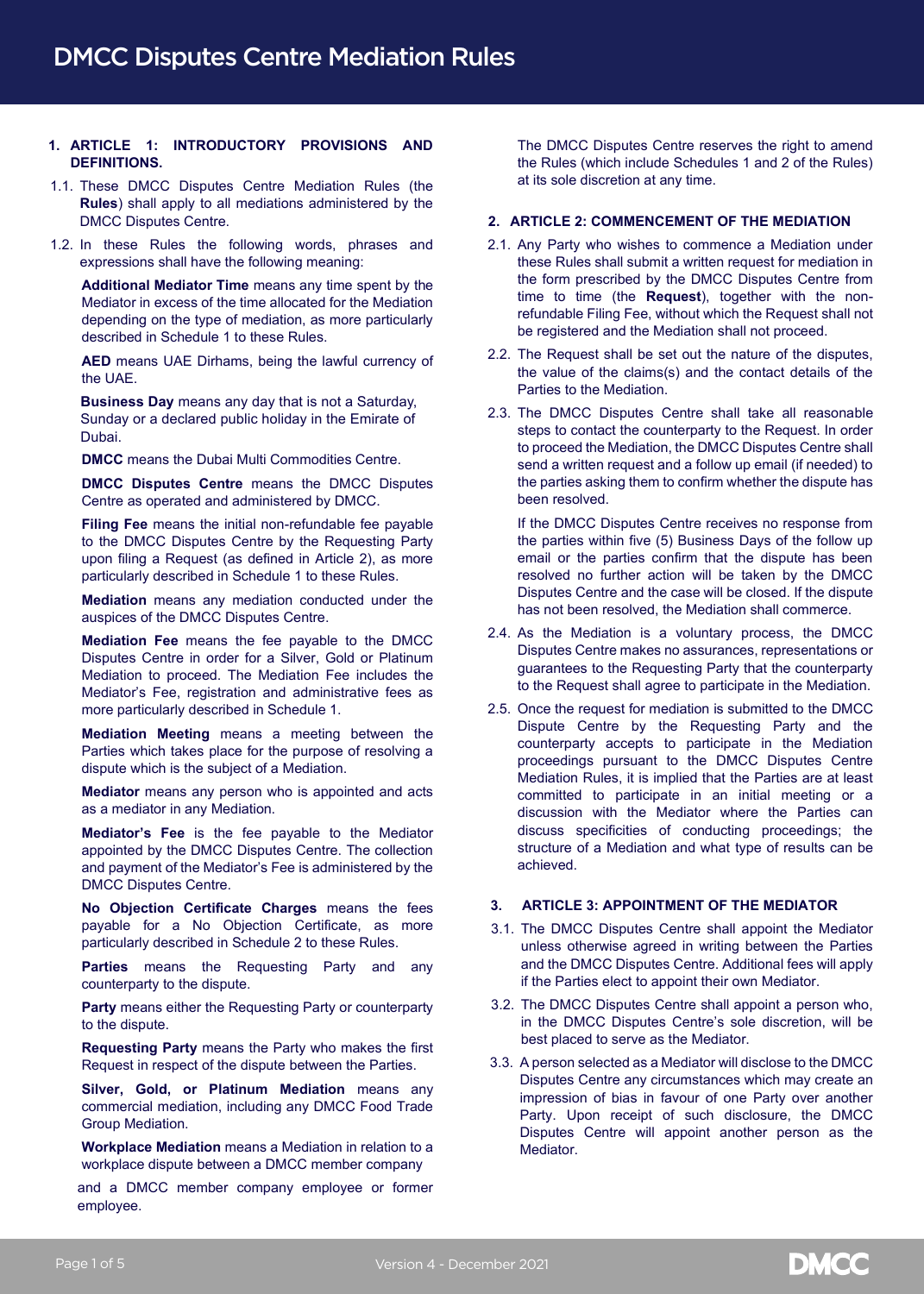## **4. ARTICLE 4: ADMINISTRATION OF THE MEDIATION**

- 4.1. The DMCC Disputes Centre shall make the necessary arrangements for the Mediation, including:
- 4.2. appointing the Mediator;
- 4.3. organising a venue and assigning a date for the Mediation; and
- 4.4. providing general administrative support.

## **5. ARTICLE 5: POSITION STATEMENTS BY THE PARTIES**

- 5.1. In addition to the Request made by the Requesting Party, the Parties shall submit to the Mediator and the DMCC Disputes Centre no later than five (5) Business Days before the first scheduled Mediation Meeting, a brief written statement summarising their case, the background to the dispute, and the issues to be resolved (the Position Statement). The **Position Statement** should be accompanied by copies of any documents to which it refers.
- 5.2. Each Party shall, at the same time, submit a copy of the Position.

Statement and any supporting documents to the other Party or Parties.

This Article 5 is not mandatory for Workplace Mediations conducted under these Rules, but this does not preclude the Parties to a Workplace Mediation providing Position Statements in accordance with this Article should they wish to do so.

#### **6. ARTICLE 6: ROLE OF THE MEDIATOR**

- 6.1. The Mediator shall promote the settlement of the issues in dispute between the Parties with reasonable care and skill and in a manner, which is consistent with mediation best practice.
- 6.2. The Mediator shall have no authority to give advice to, or impose a settlement upon, the Parties.
- 6.3. The Mediator shall abide by the DMCC Disputes Centre Code of Conduct for Mediators at all times.
- 6.4. Subject to the terms of this Article 6, the Mediator shall conduct

the Mediation in the manner he or she sees fit, bearing in mind at all times the circumstances of the case and the wishes of the Parties.

# **7. ARTICLE 7: CONDUCT OF THE MEDIATION**

7.1. Each Party shall notify the other Party, the Mediator, and the DMCC Disputes Centre of the number and identity of those persons who will attend any Mediation.

Meeting. Such notification must take place within the timeframe communicated by the DMCC Disputes Centre to the Parties.

7.2. Nothing which is communicated to the Mediator in private during the course of the Mediation shall be disclosed to the other Party or Parties without the express consent of the Party making the communication.

- 7.3. All Parties shall act in good faith during the course of the Mediation.
- 7.4. Unless otherwise agreed by the Parties, the Mediator will decide the language(s) in which the Mediation will be conducted.

## **8. ARTICLE 8: CONFLICTS OF INTEREST**

- 8.1. The Mediator will disclose to the Parties and the DMCC Disputes Centre any matter of which the Mediator is or at any time becomes aware which could be regarded as being or creating a conflict of interest (whether apparent, potential or real) in relation to the dispute or any of the Parties involved in the Mediation. In these circumstances the Mediator:
- 8.1.1. may continue to act provided the Parties and the DMCC Disputes Centre provide consent to the same; or
- 8.1.2. cease to act at the request of either the DMCC Disputes Centre or one or both of the Parties. In this situation the DMCC Disputes Centre will appoint a new mediator (**New Mediator**) and the original mediator (Original **Mediator**) will forfeit the entirety of the Mediator's Fee to which he or she may otherwise have been entitled (regardless of how much time has already been incurred by the Original Mediator in respect of the Mediation).

### **9. ARTICLE 9: TERMINATION OF THE MEDIATION**

- 9.1. A Mediation commenced pursuant to these Rules shall terminate when either:
- 9.1.1. a settlement is reached; or
- 9.1.2. a Party advises the Mediator that it is their view that a settlement cannot be reached and that it is their wish to bring the Mediation to an end.

#### **10. ARTICLE 10: SETTLEMENT AGREEMENT**

- 10.1.If terms are agreed in settlement of the dispute, the Parties shall be responsible for drawing up and signing a settlement agreement, setting out such terms.
- 10.2.Neither the DMCC Disputes Centre nor the Mediator shall be responsible for the drafting, reviewing, or enforcing the terms of any settlement agreement.

#### **11. ARTICLE 11: FEES AND COSTS**

11.1.The Requesting Party shall pay the DMCC Disputes Centre a non-refundable Filing Fee (without which the

Request shall not be registered) as set out in Schedule 1 to these Rules.

11.2.Following registration of the Request and the payment of the Filing Fee, the DMCC Disputes Centre shall then

request the Parties to pay the Mediation Fee in order for the Mediation to proceed. The Mediation Fee shall be paid by the Parties in equal shares or in such other proportions as they have agreed in writing. Schedule 1 sets out further details of the Mediation Fee payable.

11.3.A Mediator shall not be appointed, and the Mediation shall not proceed unless and until the Mediation Fee has been paid in full. If the Mediation does not proceed after the

**DMCC**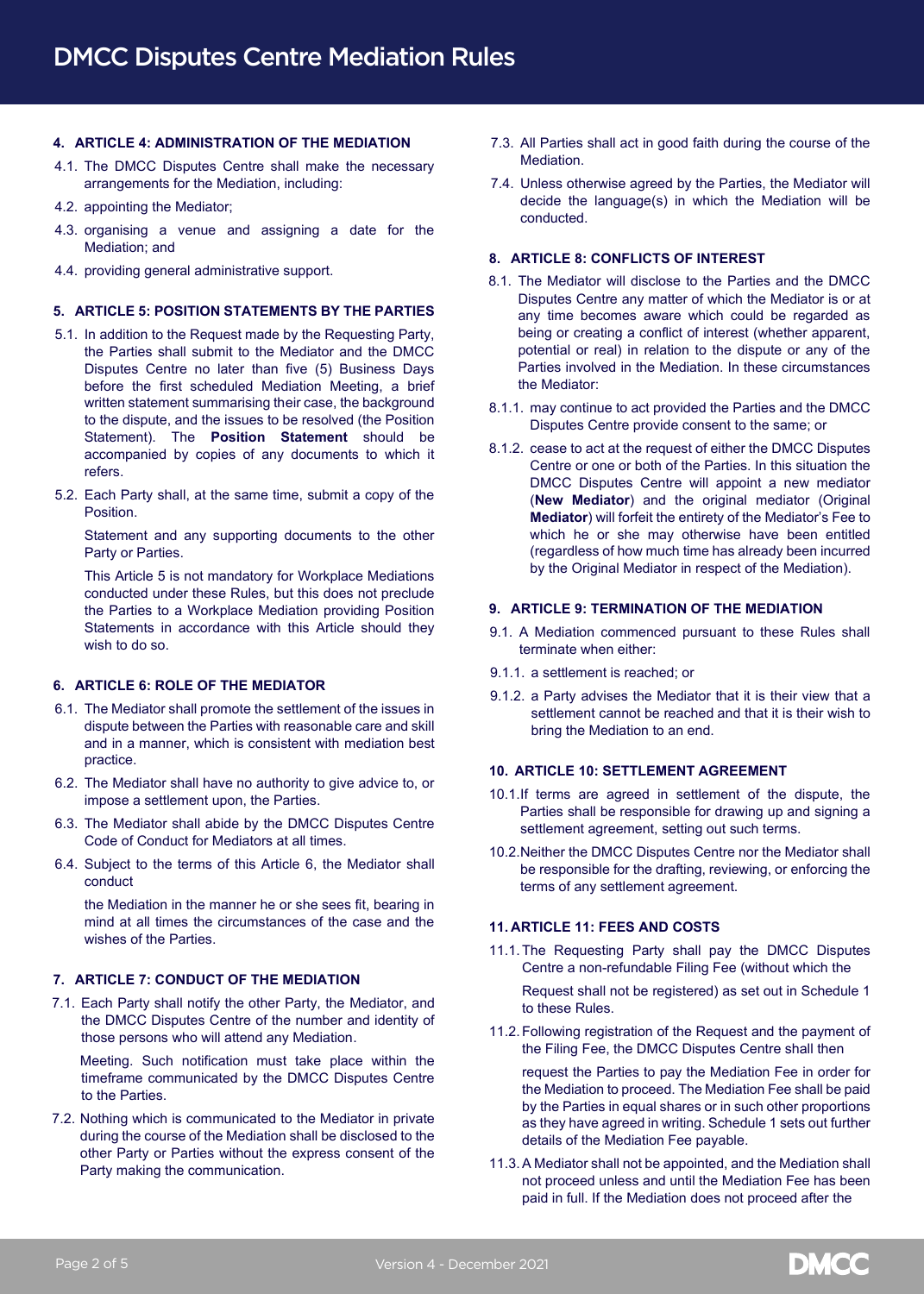Mediation Fee has been paid, the Mediation Fee will be refunded to the Parties.

- 11.4.There are no Mediation Fees payable in respect of Workplace Mediations.
- 11.5. If it transpires during the course of Mediation that a Silver, Gold or Platinum Mediation is not correctly categorised (for example, because the value of the claim is considerably lower than as stated in the Request), the DMCC Disputes Centre reserves the right to recategorise the claim.
- 11.6. If a Mediation is re-categorised as a higher tier (for example, from Silver to Gold), the Parties may only continue with the Mediation if any difference in the Mediation Fee required between the former tier and new tier is paid by the Parties to the DMCC Disputes Centre. If the Parties choose to withdraw from the Mediation due to such re-categorisation, the Mediation Fee will only be refunded to the Parties if no Mediation Meeting has taken place.
- 11.7.If the Mediation is re-categorised as a lower tier (for example, from Platinum to Gold) and the Parties elect to continue with the Mediation, the DMCC Disputes Centre will not refund the Mediation Fee to the Parties. Alternatively the Parties may withdraw from the Mediation entirely.
- 11.8.If the Parties choose to withdraw from the Mediation due to such re-categorisation, the Mediation Fee will only be refunded to the Parties if no Mediation Meeting has taken place.
- 11.9.If a Mediation is re-categorised and additional fees are payable, the Mediator also has the right to postpone the Mediation Meeting until any difference in the Mediation Fee required has been paid in full.
- 11.10. All other costs incurred by the Parties, including legal fees, will not form part of the Filing Fee or the Mediation Fee for the purposes of these Rules.
- 11.11. The Parties are solely responsible for any Additional Mediator Time in equal shares unless otherwise agreed between the Parties in writing. The Mediator shall invoice the Parties via the DMCC Disputes Centre setting out the Additional Mediator Time incurred. The Parties are responsible for payment of the Additional Mediator Time within the timescales set out in the

Mediator's invoice. The DMCC Disputes Centre accepts no liability for payment of any Additional Mediator Time to the Mediator.

# **12. ARTICLE 12: PRIVACY**

- 12.1. All Mediations shall be conducted in private, and shall be attended only by the Mediator, the Parties and any other individual(s) identified pursuant to Article 7 of these Rules.
- 12.2. No recording of any kind shall be made of any meetings of the Parties with the Mediator.

#### **13. ARTICLE 13: CONFIDENTIALITY**

- 13.1. Each of the Parties, and any person acting on behalf of a Party:
- 13.1.1.shall, unless otherwise agreed in writing by the Parties, keep confidential all information arising out of or in connection with the Mediation, including the terms of any settlement, but excluding the fact that the Mediation has or will take place; and
- 13.1.2.acknowledges that all information passing between the Parties, the Mediator, and the DMCC Disputes Centre, however communicated, is confidential and may not be produced as evidence or disclosed to any judge, arbitrator or other decision-maker in any legal or other formal process.
- 13.2. Where a Party discloses to the Mediator or the DMCC Disputes Centre any information at any stage of the Mediation, the Parties acknowledge and agree that neither the Mediator nor the DMCC Disputes Centre will disclose that information to any other party or person without the consent of the Party disclosing it.
- 13.3. Article 13.1 and Article 13.2 do not apply where disclosure is required:
- 13.3.1.by any order or direction of any court of competent jurisdiction or any competent judicial, governmental, regulatory or supervisory body;
- 13.3.2.in order to implement or to enforce the terms of any settlement reached between the Parties;
- 13.3.3.to notify a Party's insurers, insurance brokers, accountants, or legal representatives;
- 13.3.4.where the DMCC Disputes Centre or the Mediator reasonably considers that there is a serious risk of significant harm to the life or safety of any person if the information in question is not disclosed; or
- 13.3.5.by applicable laws or regulations.

### **14. ARTICLE 14: COURT OR ARBITRAL PROCEEDINGS**

14.1. Unless the Parties have agreed otherwise, and notwithstanding the Mediation, the Parties may initiate or continue any court or arbitral proceedings in respect of the dispute which is the subject of the Mediation.

### **15. ARTICLE 15: LIMITATION OF LIABILITY**

15.1. The Parties agree that the Mediator and the DMCC Disputes Centre shall not be liable to the Parties, either jointly or severally, for any act or omission in relation to

the Mediation unless the act or omission is proved to have been fraudulent or involved wilful misconduct.

## **16. ARTICLE 16: BREACH OF THESE RULES**

16.1. The DMCC Disputes Centre reserves the right in its sole discretion to end a Mediation in respect of which any Party or Mediator is found to be in breach of these Rules or the DMCC Disputes Centre Code of Conduct for Mediators.

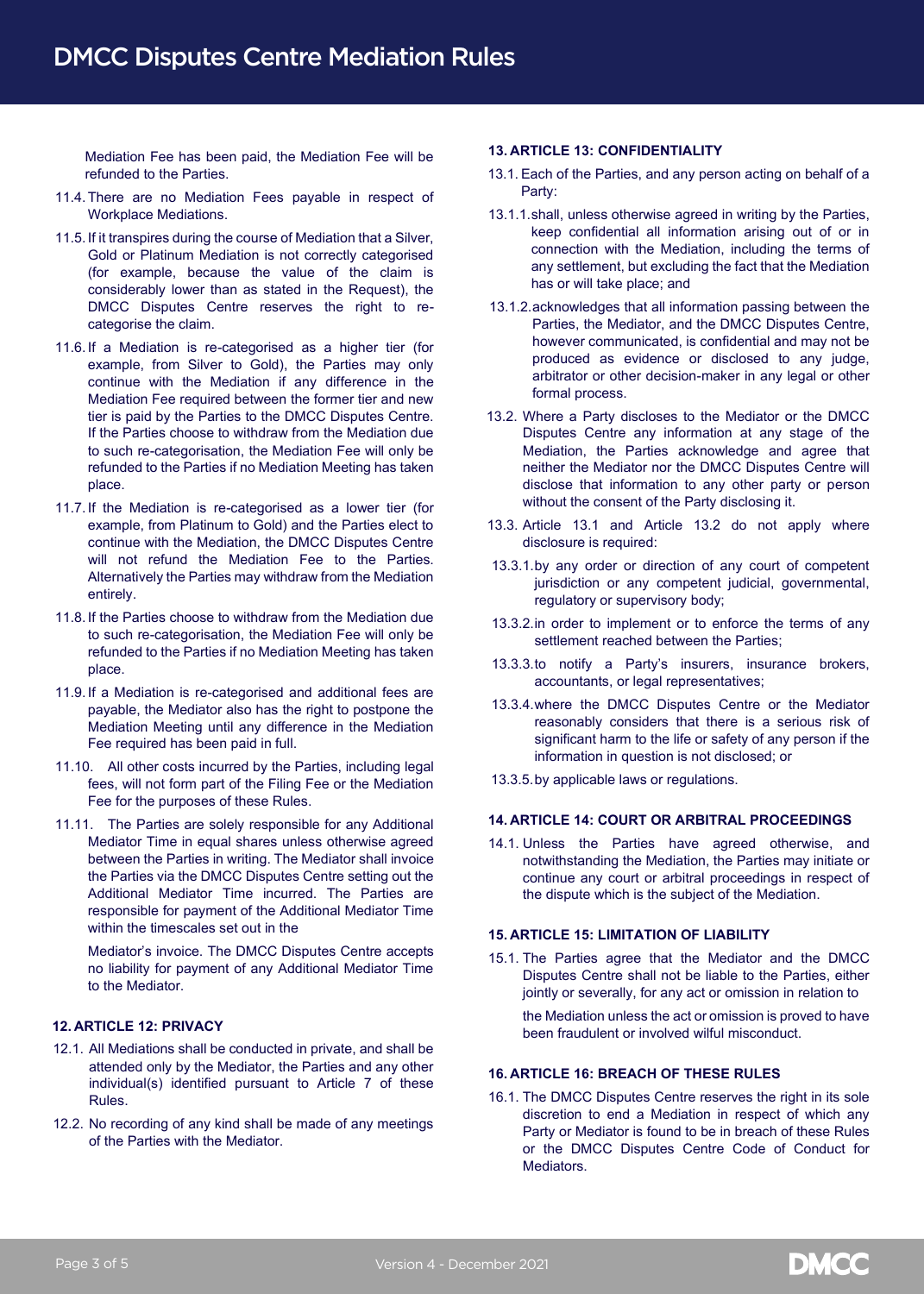# **SCHEDULE 1**

# **TYPES OF MEDIATION**

| Type of<br>Mediation                 | Value of claim (s)                         | What is included?                                                                                                                                                     |  |
|--------------------------------------|--------------------------------------------|-----------------------------------------------------------------------------------------------------------------------------------------------------------------------|--|
| <b>Workplace</b><br><b>Mediation</b> | All values of claims                       | • 1 hour of Mediation<br>• Registration and administrative fees, 2 rooms for 1 hour, Mediator's Fee.                                                                  |  |
| <b>Silver</b><br><b>Mediation</b>    | Claims up to AED<br>50.000                 | • 4 hours of Mediation<br>. Registration and administrative fees, 3 rooms for 4 hours, Mediator's Fee.                                                                |  |
| <b>Gold Mediation</b>                | Claims from AED 50,001<br>to AED 1.000,000 | • 10 hours total Mediator time: 8 hours of Mediation, 2 hours of Mediator preparation<br>• Registration and administrative fees, 3 rooms for 8 hours, Mediator's Fee. |  |
| <b>Platinum</b><br><b>Mediation</b>  | Claims AED 1.000.001<br>and above          | • 12 hours total Mediator time: 9 hours of Mediation, 3 hours of Mediator preparation<br>• Registration and administrative fees, 3 rooms for 9 hours, Mediator's Fee. |  |

## **FEES AND NO OBJECTION CERTIFICATE CHARGES\***

| Type of Mediation                   | Value of claim<br>(AED)                                 | <b>Filing Fee</b><br>(AED) | <b>Mediation Fee</b><br>(AED) | Additional<br>Mediator Time<br>(per hour) (AED) | No Objection<br>Certificate Charges<br>(AED)                  |
|-------------------------------------|---------------------------------------------------------|----------------------------|-------------------------------|-------------------------------------------------|---------------------------------------------------------------|
| Workplace<br><b>Mediation</b>       | All values of claim                                     | $205*$                     | Not applicable                | Not applicable                                  | $205*$<br>(for the first NOC)<br>420<br>(for any further NOC) |
| <b>Silver</b><br><b>Mediation</b>   | Up to and<br>including 50,000                           | 500                        | 1520                          | 200                                             | Not applicable                                                |
| <b>Gold Mediation</b>               | Above 50,000 up<br>to and including<br>100,000          | 500                        | 9,720                         | 750                                             | Not applicable                                                |
|                                     | Above 100,000 up<br>to and including<br>250,000         | 500                        | 10,820                        | 850                                             | Not applicable                                                |
|                                     | Above 250,000 up<br>to and including<br>500,000         | 500                        | 11,920                        | 950                                             | Not applicable                                                |
|                                     | Above 500,000 up<br>to and including<br>1,000,000       | 500                        | 12,520                        | 1,000                                           | Not applicable                                                |
| <b>Platinum</b><br><b>Mediation</b> | Above 1,000,000<br>up to and<br>including<br>2,500,000  | 500                        | 21,020                        | 1,500                                           | Not applicable                                                |
|                                     | Above<br>2,500,000 up<br>to and including<br>5,000,000  | 500                        | 24,520                        | 1,750                                           | Not applicable                                                |
|                                     | Above<br>5,000,000 up<br>to and including<br>10,000,000 | 500                        | 28,020                        | 2.000                                           | Not applicable                                                |
|                                     | Above 10,000,000                                        | 500                        | 34,520                        | 2,500                                           | Not applicable                                                |

*\*AED 205 is excluding VAT plus Knowledge and Innovation fees.*